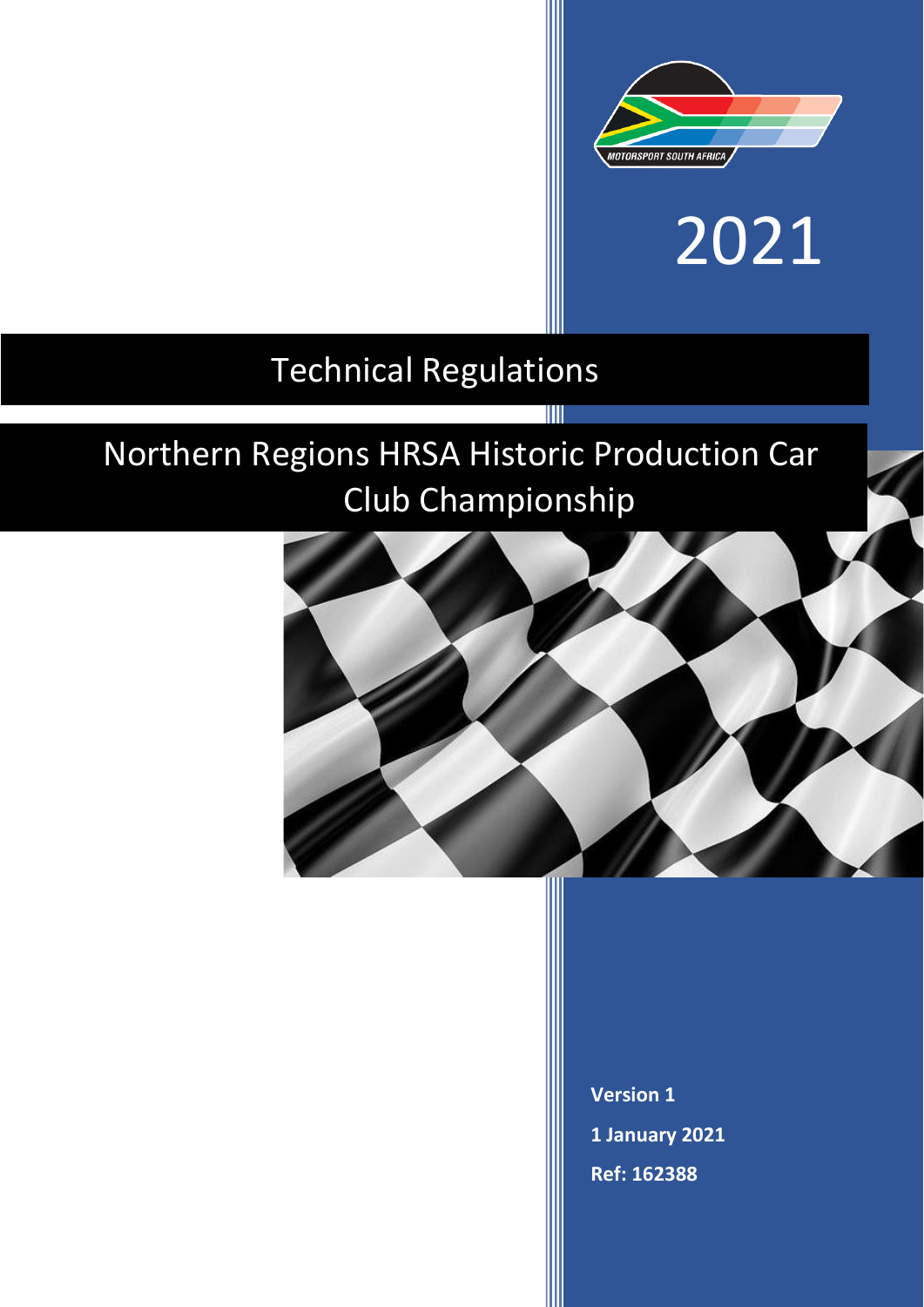#### **REVIEW AND AMENDMENTS**

Motorsport South Africa (MSA) will periodically review these rules and will present the revised version to all members for agreement to publish the updated version.

Amendments and updates to the rules will be recorded in the Amendment Record, detailing the updated version, date of approval of the amendment and a short summary of the amendment.

#### **AMENDMENT RECORD**

| <b>Modified SSR / Art</b> | <b>Date Applicable</b> | <b>Date of Publication</b> | <b>Clarifications</b> |
|---------------------------|------------------------|----------------------------|-----------------------|
|                           |                        |                            |                       |

#### **1. Eligibility of Competitors:**

1.1 The cut-off date is at the discretion of the HRSA and the Historic Production Car Committee (HPCC) and is agreed to be 1996.

#### **2. Engine**

- 2.1 Engine blocks must be of the same manufacturer type and period as originally fitted on the race vehicle. Aluminum cylinder heads of the same type with the same intake port, exhaust port and valve angle proximity may be used if the original material was cast iron. If the original type of engine is not available any longer, application may be made to HPCC for considering of a suitably substitute period production block.
- 2.2 Engine must have the same amount of cylinders. The cubic capacity must be as originally raced unless permission has been granted by the HPCC and is recorded in the HTP as original capacity and current capacity.
- 2.3 The camshaft positioning and the number of valves must be the same as the original car.
- 2.4 No electric engine management system is allowed unless it was originally fitted.
- 2.5 Car must have an electric cut-off switch that can be operated from inside and outside the vehicle capable of stopping the engine at 3000 rpm.
- 2.6 The clutch and the method of operation are unrestricted.
- 2.7 Weight of the car must be the same as originally raced.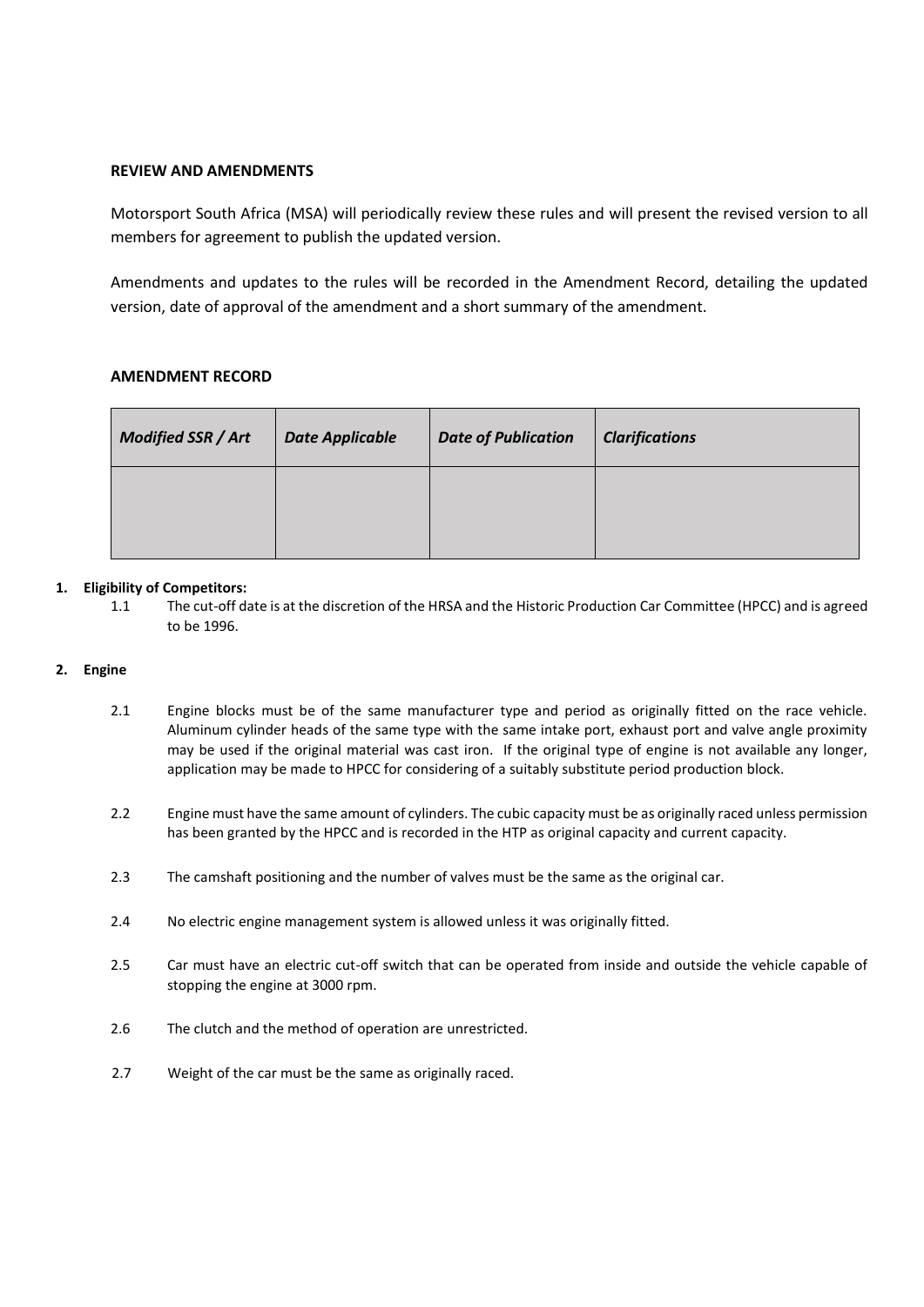#### **3. Gearbox:**

3.1 Gearboxes must be original type fitted and may have no more than five forward gears, an application may be made to HPCC for consideration of a similar replacement gearbox.

#### **4. Rear axles / Differential:**

- 4.1 The location of the differential is as per the original vehicle.
- 4.2 The type of axle / differential may be replaced by a similar type of axle after receiving written permission from the HPCC.
- 4.3 Gear ratios and final drive ratios are free and any type of limited slip differential unit may be used.

#### **5. Wheels and tyres:**

- 5.1 Rim diameter size must be the same size and type as was fitted to the vehicle when it was originally raced. If the original size rim is not available or tyres to fit the original rim size, then written application can be made to the HPCC for consideration of a suitable substitute. A maximum of sixteen inch diameter will apply to all vehicles.
- 5.2 The specifications on tyres are free.

#### **6. Brakes:**

Brakes are free.

#### **7. Body work:**

- 7.1 The body work may not be altered in any way and must remain as cars were originally raced.
- 7.2 No carbon fibre body parts allowed.
- 7.3 Plastic polycarbonate or Lexan may be substituted for glass (5mm minimum thickness).
- 7.4 All lights and indicators need to work, where applicable.
- 7.5 Brake lights are mandatory and must only be operated by the brake pedal, no other devices are allowed.

#### **8. General Technical Regulations:**

- 8.1 Tow hooks must be fitted to the front and rear of the car and clearly marked "TOW"
- 8.2 The exhaust system is free subject to MSA GCR 245 Silencing of Vehicles.
- 8.3 Fuel must conform to the specifications as described in GCR 240.
- 8.4 Only timing devices with a single pick up point triggered at the start finish line may be used.